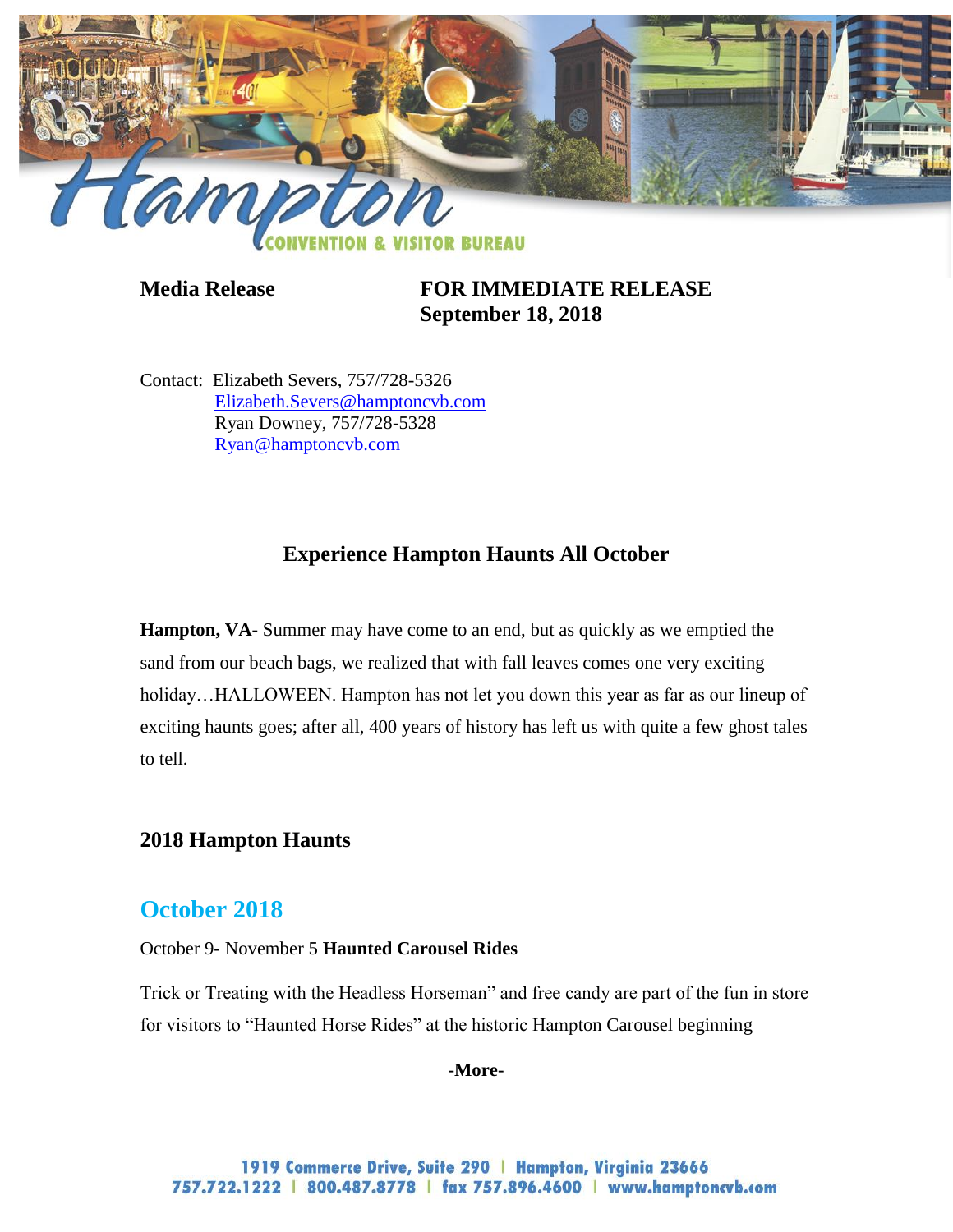### **Experience Hampton Haunts All October- Page 2**

October 9, and continuing Tuesday through Sunday until November 4. Located in Carousel Park, Downtown Hampton, the Hampton Carousel will be decorated for the season of ghosts and goblins, with costumed carousel staff giving candy to visitors. The finely carved and painted horses will also be decorated, with one of the horses occupied by the infamous Headless Horseman. Entry to the carousel pavilion and Halloween candy are free. Rides on the carousel are just \$1.00. 10:00 a.m. – 5:00 p.m. (602 Settlers Landing Road, Hampton, VA 23669)

#### 13 **Legend of Sleepy Hollow**

Celebrate Halloween and witness superstitious schoolmaster Ichabod Crane's childfriendly, spooky adventures as he encounters the galloping Headless Horseman in this eyecatching adaptation of Washington Irving's literary classic. *A Virginia Rep on Tour Production.*The American Theatre. 11:00 a.m. \$10. 757/722-2787. [www.hamptonarts.net](http://www.hamptonarts.net/) (125 East Mellen Street, Hampton, VA 23663)

### 13 **Phoebus Fall Festival**

This is the  $49<sup>th</sup>$  year for this event! Presented by the community of Phoebus, this event features local craft beers, vendors, music, dancers, pie eating contest, doggie costume parade, and more. 10 a.m. - 5 p.m. Free Admission. 757/826-1862. [www.phoebusvaevents.com](http://www.phoebusvaevents.com/) (212 E Mellen Street, Hampton, VA 23663)

#### 19-21 **Fort Monroe Ghost Walk**

Come and discover where history meets mystery! Learn the hidden secrets of Fort Monroe's rich 400 year history during our guided ghost walks. Special priced tickets go on sale in September. Tours are rain or shine. Please be advised that this is a walking tour and most of the areas of the tour are not handicapped accessible. This tour is not recommended for children under the age of 12. Children under the age of 17 must be

**-More-**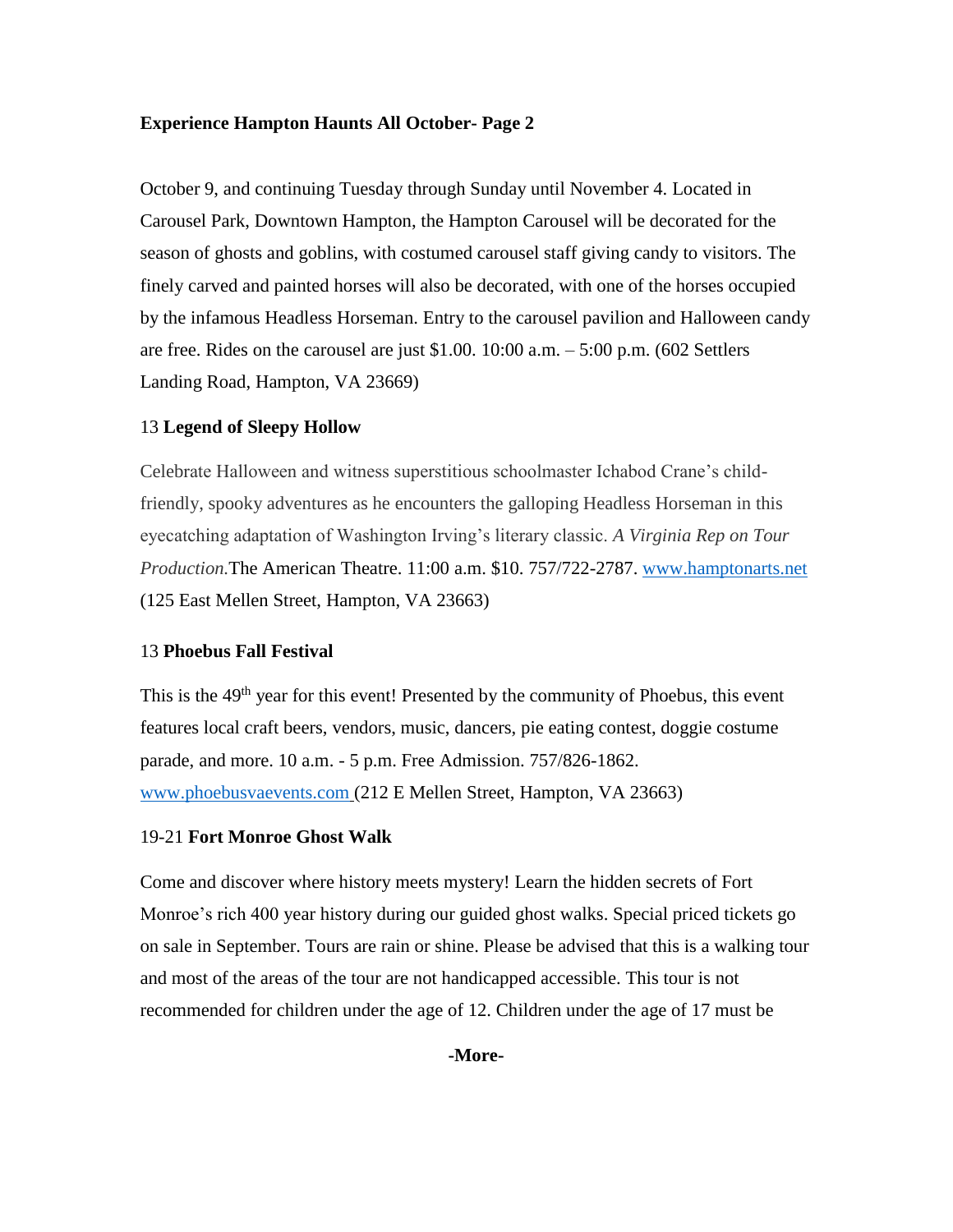### **Experience Hampton Haunts All October- Page 3**

accompanied by an adult. Fort Monroe. 6 p.m. – 9:30 p.m. \$15 in advance, \$20 night of tour. 757/690-8061. [www.fmauthority.com](http://www.fmauthority.com/) (Fort Monroe)

### 20 **Bluebird Gap Farm Fall Festival**

Each year the City of Hampton ushers in the fall season at the Bluebird Gap Farm Festival. The festival offers a variety of children's activities, hayrides and much more. Entry and activities are free, and food vendors and pumpkins are available for purchase. 757/825-4750. (60 Pine Chapel Rd. Hampton, VA 23666)

### 22-26 **Hampton Horror Tours**

These 60-minute tours include eerie tales of Old Hampton and the Coastal Virginia area. The tour will encounter actors portraying the first witch recorded in America, ghosts of Civil War soldiers, pirates from Blackbeard's Crew, a speakeasy proprietor, escaped prisoners, yellow fever victims, and more characters from the city's tales of mystery and the macabre. Each tour will include the grisly side of Hampton history; special surprises and a spooky lantern tour of the St. John's Church graveyard, and other points of fright along Queen Street and around downtown Hampton. Hampton History Museum. 6:30 p.m. & 8 p.m. Admission Fee. 757/727-1610. [www.hamptonhistorymuseum.org](http://www.hamptonhistorymuseum.org/) (120 Old Hampton Lane, Hampton, VA 23669)

### 27 **Downtown Hampton Halloween Block Party**

Hampton takes to the streets for a fun-filled street fair including live music by DJ Griffin & Galaxy Groove, cold refreshments and plenty of activities for the young and old. Best Costume Contest at 8:00 p.m. Downtown Hampton. 6:00 p.m. -10:30 p.m. Free Admission. 757/727-1271. [www.hamptonblockparty.com](http://www.hamptonblockparty.com/) (Queens Way, Downtown Hampton, 23669)